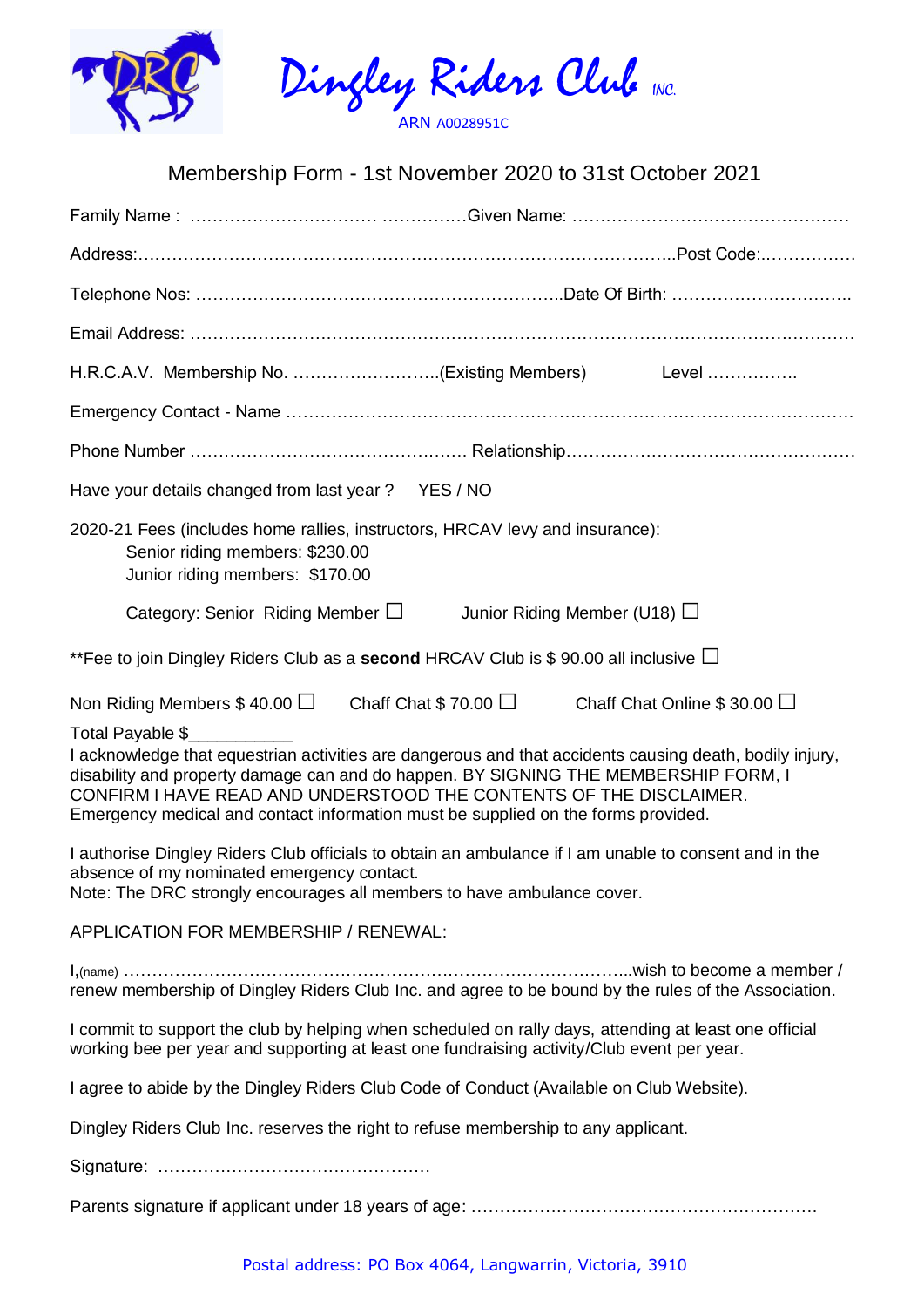





## HORSE RIDING CLUBS ASSOCIATION OF VICTORIA INC (HRCAV) A0002667H ANNUAL MEMBERSHIP DISCLAIMER STATEMENT To be completed by new and renewing members.

The completed form must be retained by the Club and provided to the HRCAV on request

CLUB: DINGLEY RIDERS CLUB INC

MEMBER'S NAME:

As a condition of membership of the abovenamed HRCAV affiliated Club and prior to participating in activities or events conducted by the Club and/or the HRCAV you are required to acknowledge and agree to the following terms and conditions:

1) Membership and participation

• You acknowledge and agree to abide by the rules, by-laws, policies, directions and codes of conduct of the HRCAV and affiliated Club/s. You agree to follow the directions of organisers and officials at HRCAV activities and events and acknowledge that if you fail to follow directions you may not be permitted to participate and no refund will be given.

• You acknowledge and agree that the HRCAV has arranged insurance coverage for members which provides you with some protection for loss, damage or injury suffered as a result of your involvement in equestrian activities and that the insurance provided by HRCAV may not provide full indemnity. You acknowledge that the summary of cover provided by HRCAV may be viewed at www.hrcav.com.au and agree that it is your responsibility to review your own insurance requirements and arrange any additional personal coverage you may require at your own expense.

If you suffer any injury or illness whilst involved in HRCAV activities and events, you agree and consent to be provided with evacuation, first aid and/or medical treatment at your expense.

• You understand that, due to diseases such as equine influenza, government bodies may restrict or prevent the movement of horses, vehicles and personnel for a period of time ('standstill') and acknowledge and agree that a standstill is a risk of participation in the event/activity and agree to pay any costs incurred by the organising committee for or on behalf of your horses as a result of a standstill.

• You acknowledge that photographs and electronic images may be taken of you at HRCAV activities and events by organisers, official photographers and press and consent to their use for HRCAV related promotional/publicity purposes. You understand that, when images are taken of children under the age of 18 years, the parent/guardian has the option to withdraw such consent in accordance with the HRCAV Child Protection Policy.

• You understand and agree that personal information you have provided in your membership application is necessary for the conduct and management of the Club and HRCAV activities and other related activities, and that this and other relevant personal information is collected, recorded and used by the HRCAV in accordance with their Privacy Policy (available for review at www.hrcav.com.au ) You understand that you may opt out of receiving promotional material from HRCAV sponsors and third parties by notifying the HRCAV in writing.

2) Risk Warning and Waiver – You acknowledge that participation in the recreational activities supplied by the Clubs and HRCAV is inherently dangerous and may involve risk. You acknowledge that there are risks specifically associated with participation in horse riding activities and accidents can and often do happen which may result in personal injury, death or property damage. You agree and undertake any such risk voluntarily and at your own risk. Prior to undertaking any such activity, you are aware that you should ensure you are aware of all of the risks involved, including those risks associated with any health condition you may have. You agree that, if at any time you feel unsafe you will immediately advise organisers and cease participating in the activity. You acknowledge that the assumption of risk and warning above constitutes a 'risk warning' in accordance with relevant legislation.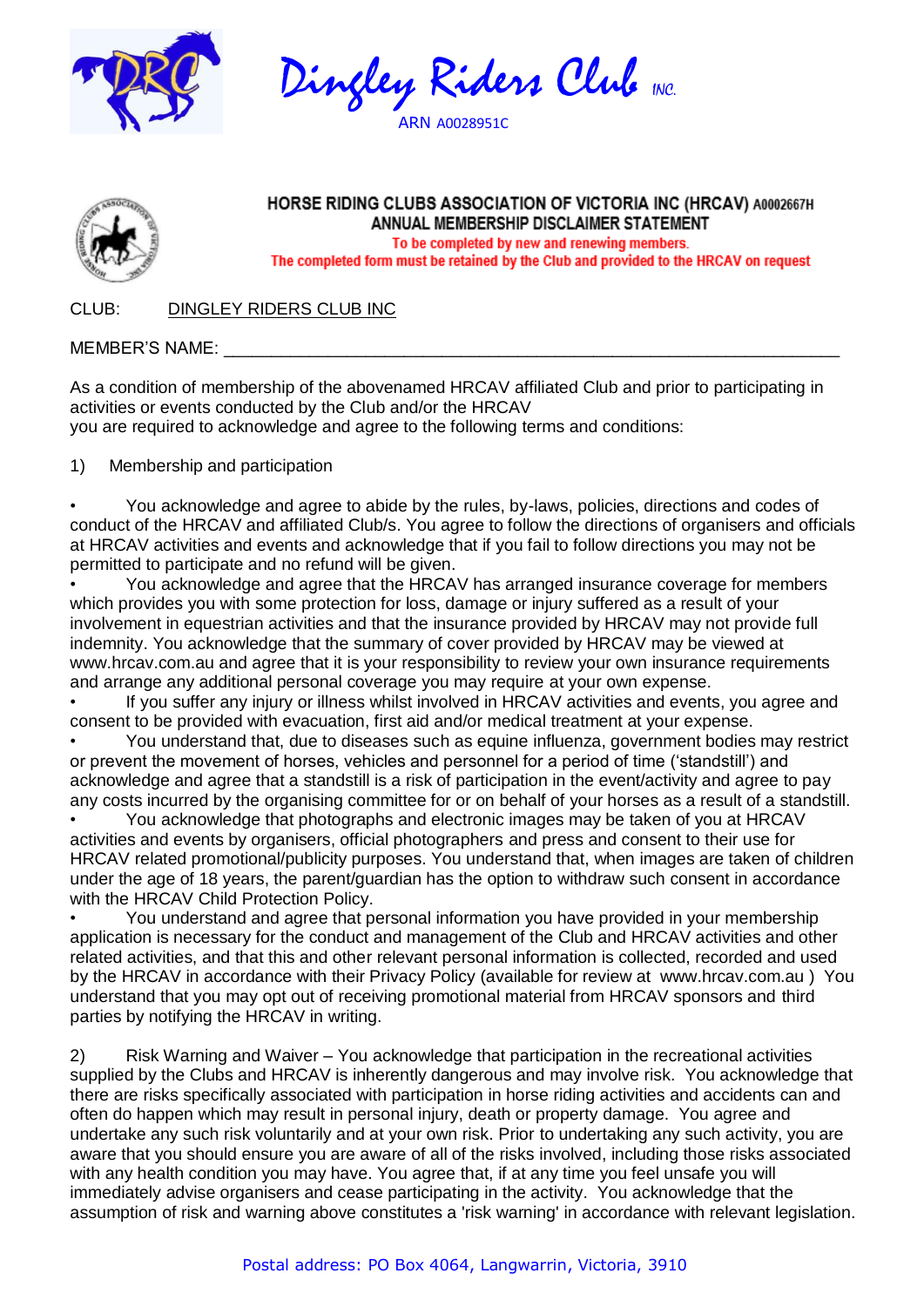

Dingley Riders Club NC. ARN A0028951C

3) Release & Indemnity – In consideration of the relevant HRCAV affiliated Club accepting your membership application you, to the extent permitted by law:

i. release and forever discharge HRCAV and any relevant affiliated Club from all Claims that you may have or may have had but for this release arising from or in connection with your membership and/or your participation in the HRCAV activities;

ii. release and indemnify HRCAV and any relevant affiliated Club against any Claim which may be made by you or on your behalf for or in respect of or arising out of your death whether caused by the negligence or breach of contract by the HRCAV or HRCAV affiliated Club or in any other manner whatsoever; and

iii. indemnify and will keep indemnified and hold harmless HRCAV and any relevant affiliated Club to the extent permitted by law in respect of any Claim by any person:

(A) arising as a result of or in connection with your membership or undertaking the HRCAV activities; and

(B) against the HRCAV or any relevant affiliated Club in respect of any injury, loss or damage arising out of or in connection with your failure to comply with HRCAV's rules and/or directions,

save that the above releases and indemnities shall not apply to the extent that the loss, damage or injury that is the subject of the Claim is caused or contributed to by the grossly negligent act or omission of the HRCAV or relevant affiliated Club.

4) Waiver – A supplier of recreational services or recreational activities can ask you to agree that statutory guarantees under the Australian Consumer Law (which is Schedule 2 to the Competition and Consumer Act 2010 (Cth)) do not apply to you (or a person for whom or on whose behalf you are acquiring the services

or activities).

If you sign this form, you will be agreeing that your rights (or the rights of a person for whom or on whose behalf you are acquiring the services) to sue the supplier in relation to recreational services or recreational activities that you undertake because the services or recreational activities provided were not in accordance with the guarantees are excluded, restricted or modified as set out below.

For recreational services or activities provided in Victoria

For recreational services to which the Australian Consumer Law (Victoria) applies: Warning under the Australian Consumer Law and Fair Trading

Act 2012: Under the Australian Consumer Law (Victoria), several statutory guarantees apply to the supply of certain goods and services. These guarantees mean that the supplier named on this form, HRCAV and its affiliated Clubs, are required to ensure that the recreational services it supplies to you:

a. are rendered with due care and skill;

b. are reasonably fit for any purpose which you either expressly or by implication, make known to the supplier; and c. might reasonably be expected to achieve any result you have made known to the supplier.

Under section 22 of the Australian Consumer Law and Fair Trading Act 2012 (Vic), the supplier is entitled to ask you to agree that these conditions do not apply to you. If you sign this form, you will be agreeing that your rights to sue the supplier under the Australian Consumer Law and Fair Trading Act 2012 if you are killed or injured because the services were not in accordance with these guarantees, are excluded, restricted or modified in the way set out in this form. Note: The change to your rights, as set out in this form, does not apply if your death or injury is due to gross negligence on the supplier's part. "Gross negligence" in relation to an act or omission, means doing the act or omitting to do an act with reckless disregard, with or without consciousness, for the consequences of the act or omission. See regulation 5 of the Australian Consumer Law and Fair Trading Regulations 2012 (Vic) and section 22(3)(b) of the Australian Consumer Law and Fair Trading Act 2012 (Vic).

Exclusion of rights under the Australian Consumer Law (Victoria): By signing this form, you agree that the liability of HRCAV and its affiliated Clubs for any death or personal injury (as defined in the Australian Consumer Law and Fair Trading Act 2012) that may be suffered by you (or a person from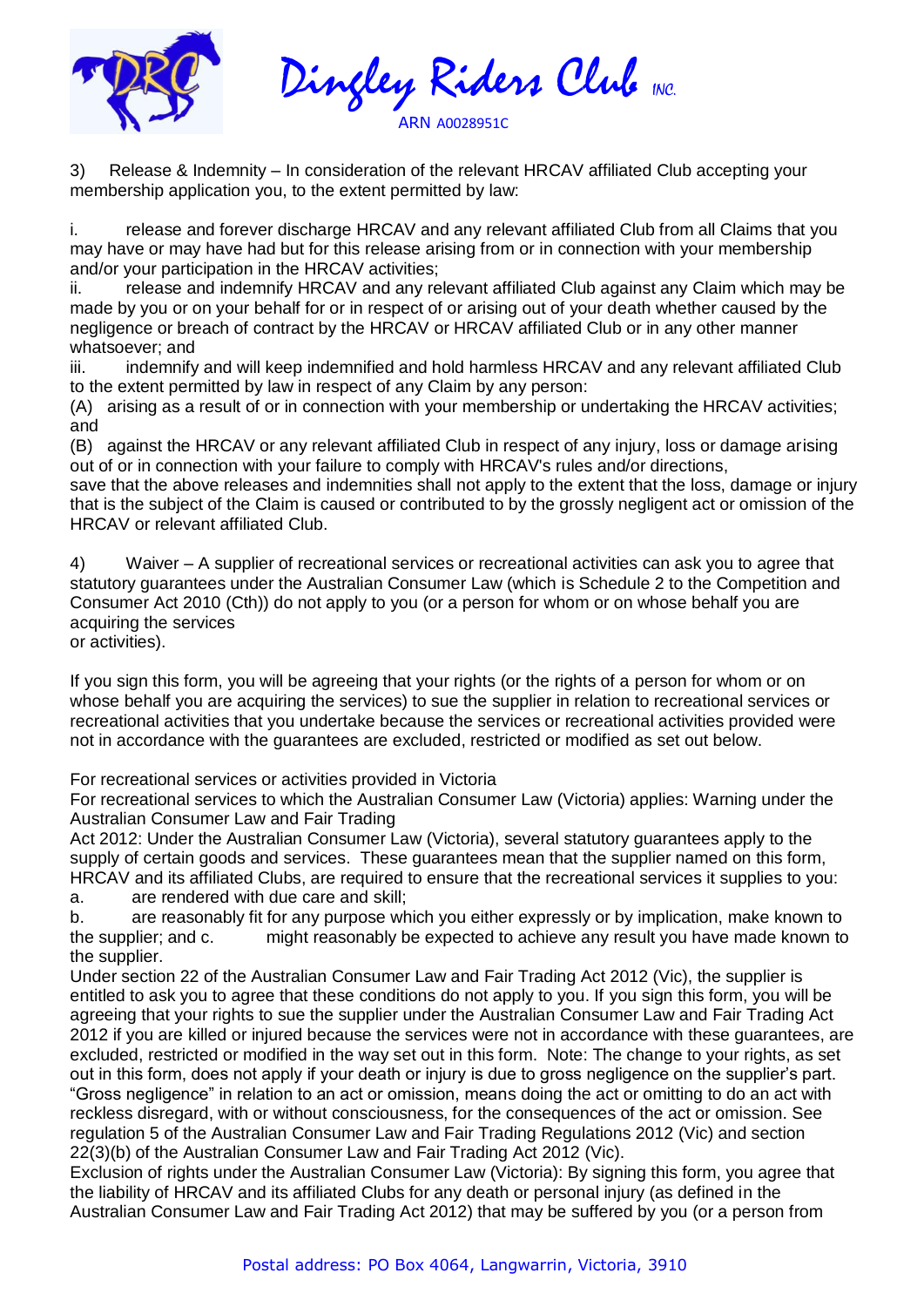

Dingley Riders Club NC. ARN A0028951C

whom or on whose behalf you are acquiring the services) resulting from the supply of recreational services is excluded.

For recreational services or activities provided throughout Australia and in NSW For recreational services or recreational activities to which the Australian Consumer Law (Commonwealth) and (New South Wales) applies: By signing this form, you agree that the liability of HRCAV and its affiliated Clubs in relation to recreational services (as that term is defined in the Competition and Consumer Act 2010 (Cth) and the Australian Consumer Law) for any:

(i) death;

(ii) physical or mental injury (including the aggravation, acceleration or recurrence of such an injury);

(iii) the contraction, aggravation or acceleration of a disease; or

(iv) the coming into existence, the aggravation, acceleration or recurrence of any other condition, circumstance, occurrence, activity, form of behaviour, course of conduct or state of affairs:

(A) that is or may be harmful or disadvantageous to you or the community; or

(B) that may result in harm or disadvantage to you or the community,

that may be suffered by you (or a person for whom or on whose behalf you are acquiring the services) resulting from the supply of recreational services or recreational activities, is excluded and the application of any express or implied term that any services will be provided with due care and skill is hereby excluded.

For recreational services or activities provided in South Australia

For recreational services to which the Australian Consumer Law (South Australia) applies: Your rights: Under sections 60 & 61 of the Australian

Consumer Law (SA), if a person in trade or commerce supplies you with services (including recreational services) there is

a. a statutory guarantee that those services will be rendered with due care and skill;

b. a statutory guarantee that those services, and any product resulting from those services, will be reasonably fit for the purpose for which the services are being acquired (as long as that purpose is made known to the supplier); and

c. a statuary guarantee that those services, and any product resulting from those services, will be of such a nature, and quality, state or condition, that they might reasonably be expected to achieve the result that the consumer wishes to achieve (as long as that wish is made known to the supplier or a person with whom negotiation have been conducted in relation into the acquisition of the services). Excluding restricting or modifying your rights: Under section 42 of the Fair Trading Act 187 (SA), the supplier of recreational services is entitled to ask you to agree to exclude, restrict or modify his or her liability for any personal injury suffered by you or another person for whom or on whose behalf you are acquiring the services (a third party consumer). If you sign this form, you will be agreeing to exclude, restrict or modify the supplier's liability with the result that compensation may not be payable if you or the third party consumer suffer personal injury. Important: You do not have to agree to exclude, restrict or modify your rights by signing this form. The supplier may refuse to provide you with the services if you do not agree to exclude, restrict or modify your rights by signing this form. Even if you sign this form, you may still have further legal rights against the supplier. A child under the age of 18 cannot legally agree to exclude, restrict of modify his or her rights. A partner or guardian of a child who acquires recreational services for the child cannot legally agree to exclude, restrict or modify the child's rights. Agreement to exclude, restrict or modify your rights: by signing this form you agree that the liability of HRCAV and its affiliated Clubs for any personal injury that may result from the supply of the recreational services that may be suffered by me (or a person for whom or on whose behalf

I am acquiring the services) is excluded.

Definitions: Recreational services are services that consist of participation in a) a sporting activity or similar leisure time pursuit or any other activity that involves a significant degree of physical exertion or risk and is undertaken for the purpose of recreation, enjoyment or leisure. Personal injury is bodily injury and includes mental and nervous shock and death.

5) Governing Law – The governing law of this agreement is the law of the state of Victoria ('Jurisdiction'). You irrevocably and unconditionally consent and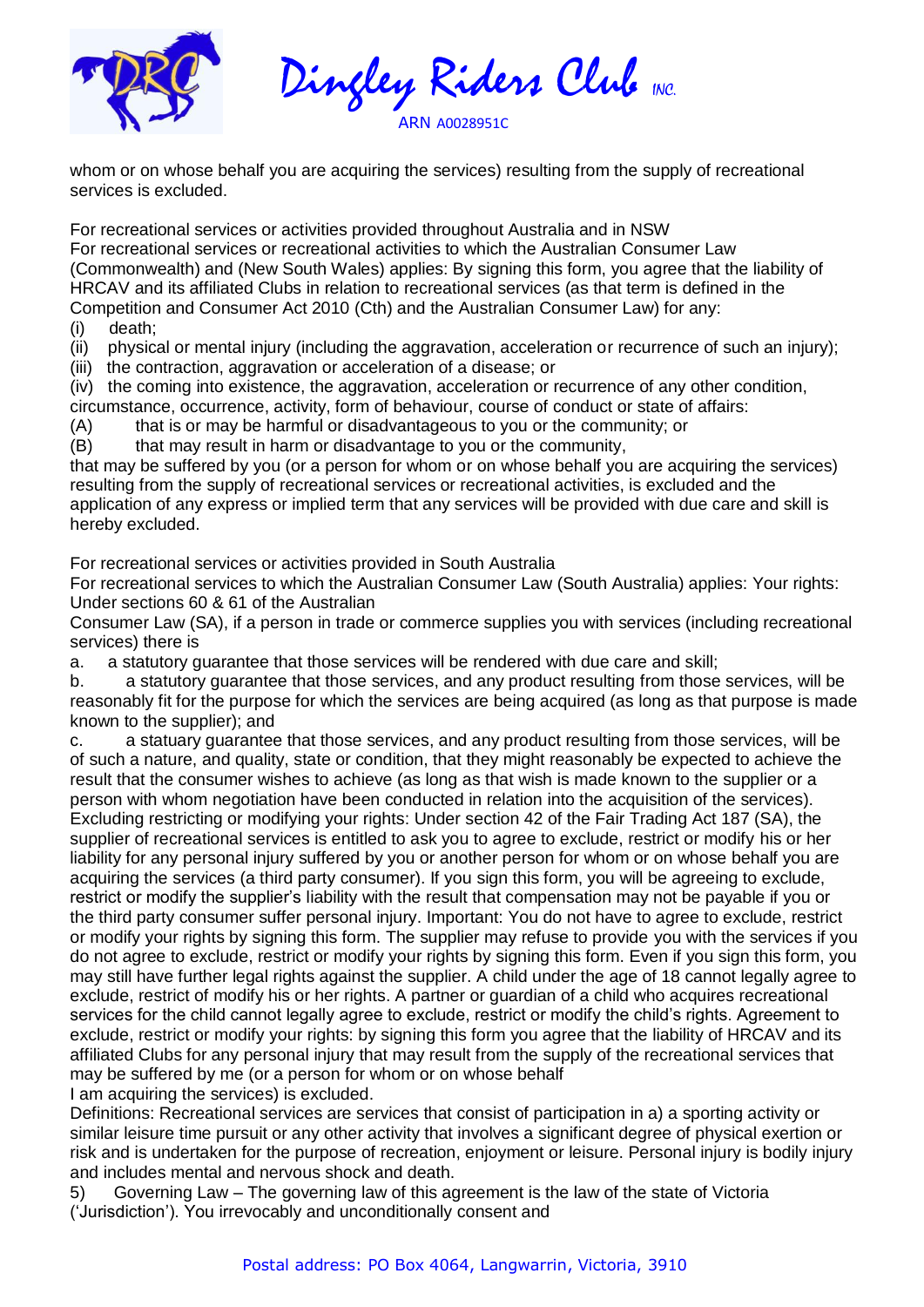

Dingley Riders Club NC. ARN A0028951C

submit to the Jurisdiction of the courts of the Jurisdiction in which any incident occurs and waive any right to object to the exercise of such Jurisdiction.

BY SIGNING HEREUNDER I CONFIRM THAT I HAVE READ AND AGREE TO THE TERMS AND CONDITIONS STATED ABOVE:

Print name here  $*$  Sign here Date

\*Where the applicant is under 18 years of age this declaration must also be signed by the applicant's parent or legal guardian:

am the parent or guardian of the applicant. I authorise and consent to the applicant undertaking the HRCAV Activities. In consideration of the applicant's membership being accepted, I expressly agree to be responsible for the applicant's behaviour and agree to accept in my capacity as parent or guardian, the terms set out in this membership application and declaration. In addition, I agree to be bound by and to comply with the rules, regulations and policies of the Club and the HRCAV.

Signature of parent or guardian……………………………………………………………………………..